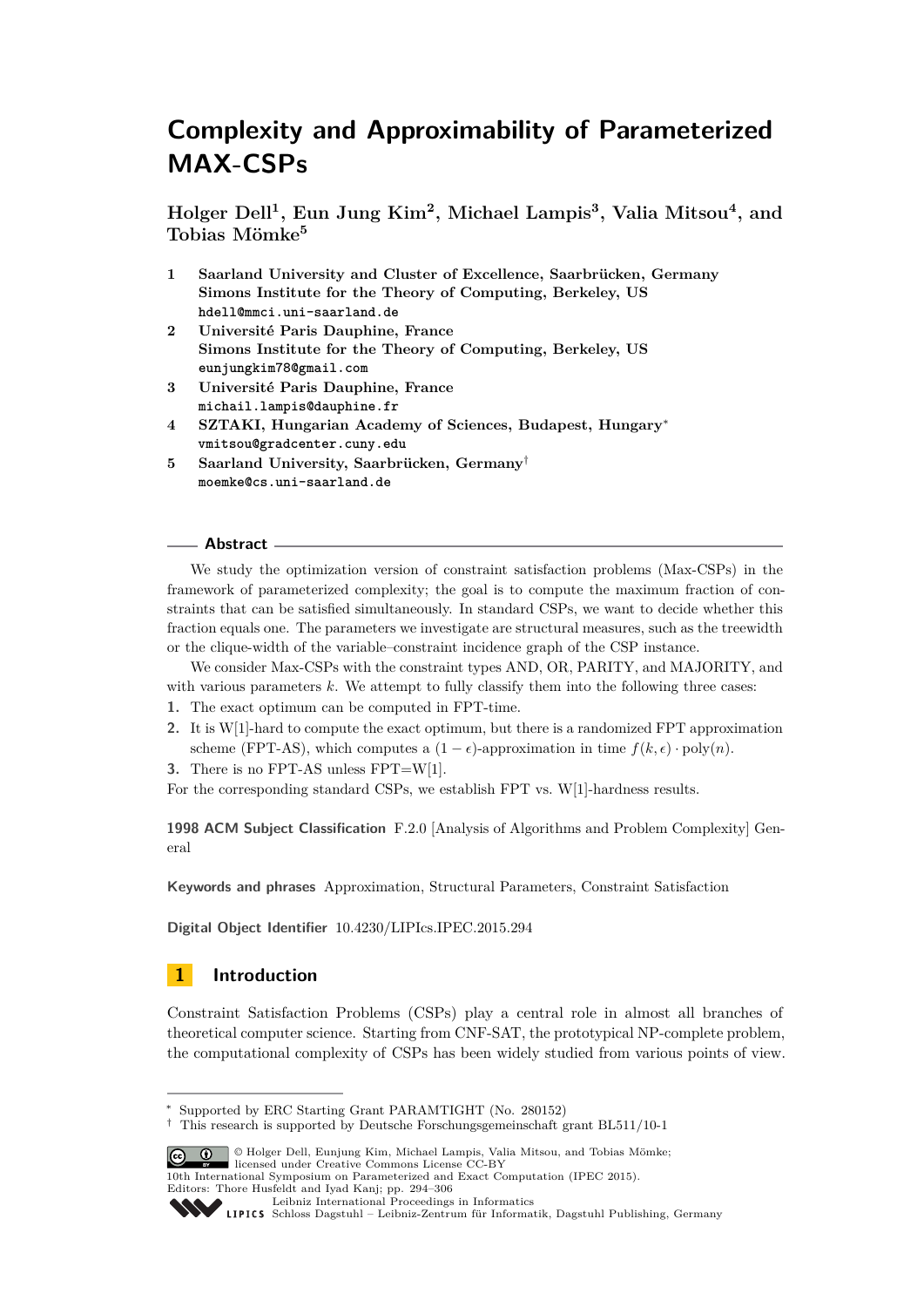In this paper we focus on two aspects of CSP complexity which, though extremely wellinvestigated, have mostly been considered separately so far in the literature: parameterized complexity and approximability. We study four standard predicates and contribute some of the first results indicating that the point of view of approximability considerably enriches the parameterized complexity landscape of CSPs.

# **1.1 Parameterized CSPs**

The vast majority of interesting CSPs are NP-hard [\[21,](#page-11-0) [12\]](#page-11-1). This has motivated the study of such problems from a parameterized complexity point of view, and indeed this topic has attracted considerable attention in the literature [\[9,](#page-10-0) [26,](#page-12-1) [6,](#page-10-1) [18,](#page-11-2) [8,](#page-10-2) [25\]](#page-11-3). We refer the reader to [\[20\]](#page-11-4) where an extensive classification of CSP problems for a large range of parameters is given. In this paper we focus on *structurally* parameterized CSPs, that is, we consider CSPs where the parameter is some measure of the structure of the input instance. The central idea behind this approach is to represent the structure of the CSP using a (hyper-)graph and leverage the powerful tools commonly applied to parameterized graph problems (such as tree decompositions) to solve the CSP.

The typical goal of this line of research is to find the most general parameterization of a CSP that still remains fixed-parameter tractable (FPT). To give a concrete example for a very well-known CSP, CNF-SAT is FPT when parameterized by the treewidth of its incidence  $graph<sup>1</sup>$  $graph<sup>1</sup>$  $graph<sup>1</sup>$  [\[23\]](#page-11-5) but it is W-hard for more general parameters such as clique-width [\[16\]](#page-11-6), or even the more restricted modular treewidth [\[17\]](#page-11-7). General (boolean) CSP on the other hand, where the description of each constraint is part of the input is known to be a harder problem: it is already W[1]-hard parameterized by the incidence treewidth, but FPT parameterized by the treewidth of the primal graph [\[24\]](#page-11-8). Thus, parameterized investigations aim to locate the boundary where a CSP jumps from being FPT to being W-hard. It is of course a natural question how we can deal with the W-hard cases of a CSP once they are identified.

# **1.2 Approximation**

CSPs also play a central role in the theory of (polynomial-time) approximation algorithms [\[27,](#page-12-2) [13,](#page-11-9) [2\]](#page-10-3). In this context we typically consider a CSP as an optimization problem (MAX-CSP) where the goal is to find an assignment to the variables that satisfies as many of the constraints as possible. Unfortunately, essentially all non-trivial CSPs are hard to approximate  $(APX$ -hard) from this point of view [\[4,](#page-10-4) [12\]](#page-11-1), even those where deciding if an assignment can satisfy all constraints is in P (e.g. 2CNF-SAT or Horn SAT). Thus, research in this area typically focuses on discovering exactly the best approximation ratio that can be achieved in polynomial time. Amazingly, for many natural CSPs this happens to be exactly the ratio achieved by a completely random assignment [\[11\]](#page-11-10). This motivates the question of whether we can find natural cases where non-trivial efficient approximations are possible.

# **1.3 Results**

In this paper we consider four different types of CSPs where the constraints are respectively OR, AND, PARITY and MAJORITY functions. Our approach follows, for the most part, the standard parameterized complexity script: we consider the input instance's incidence graph and try to determine the complexity of the CSP when parameterized by various graph

<span id="page-1-0"></span> $<sup>1</sup>$  See the next section for a definition of incidence graphs</sup>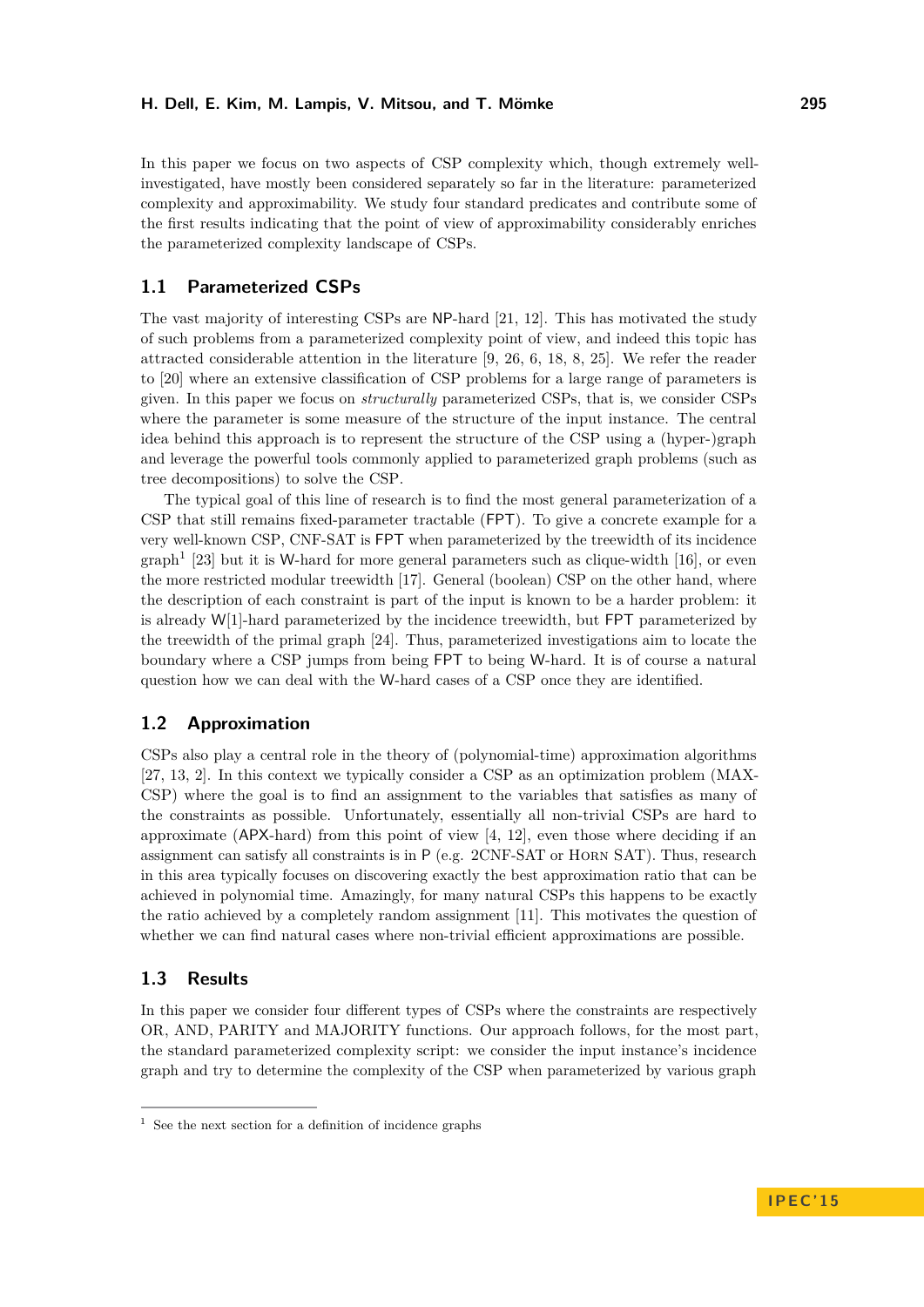widths. The new ingredient in our approach is that, in addition to trying to determine which parameters make a CSP FPT or W-hard, we also ask if the optimization versions of W-hard cases can be well-approximated. We believe that this is a question of special interest since, as it turns out, there are CSPs for which W-hardness can be (almost) circumvented using approximation, and others which are inapproximable.

More specifically, our results are as follows: for OR constraints, which corresponds to the standard CNF-SAT (MAX-CNF-SAT) problem, we present a new hardness proof establishing that deciding a formula's satisfiability is W-hard even if parameterized by the incidence graph's neighborhood diversity. Neighborhood diversity is a parameter much more restricted than modular treewidth (already a restriction of clique-width) [\[14\]](#page-11-11), for which the strongest previously known  $W[1]$ -hardness result was known [\[17\]](#page-11-7). We complement this negative result with a strong positive approximation result: there exists a randomized FPT Approximation Scheme (FPT-AS)<sup>[2](#page-2-0)</sup> for MAX-CNF-SAT parameterized by clique-width, that is, an algorithm which for all  $\epsilon > 0$  runs in time  $f(k, \epsilon)n^{O(1)}$  and returns an assignment satisfying  $(1 - \epsilon)$ OPT clauses. Thus, even though we establish that solving CNF-SAT exactly is W-hard even for extremely restricted dense graph parameters, MAX-CNF-SAT is well-approximable even in the quite general case of clique-width. To the best of our knowledge, this is the first approximation result of this type for a W-hard MAX-CSP problem.

Recalling that MAX-CNF-SAT is FPT parameterized by the treewidth of the incidence graph, we consider other problems for which the jump from treewidth to clique-width could have interesting complexity consequences. We show that MAX-DNF-SAT and MAX-PARITY, which are FPT parameterized by treewidth, exhibit two wildly different behaviors. On the one hand, the problem of maximizing the largest possible number of satisfied PARITY constraints remains FPT even for dense parameters such as clique-width. On the other hand, by modifying our reduction for CNF-SAT, we are able to show not only that maximizing the number of satisfied AND constraints is W[1]-hard parameterized by neighborhood diversity, but also that this problem cannot even admit an FPT-AS (like MAX-CNF-SAT), unless W[1]=FPT. We recall that PARITY and AND constraints are similar in other aspects: for example, for both we can decide in polynomial time if an assignment satisfying all constraints exists.

Finally, we consider CSPs with MAJORITY constraints, that is, constraints which are satisfied if at least half their literals are true. We give a reduction establishing that this is an interesting case of a natural constraint type for which deciding satisfiability is already  $W[1]$ hard parameterized by treewidth (we actually show W[1]-hardness for the more restricted case of incidence feedback vertex set) and by neighborhood diversity. We complement this negative result with two algorithmic results: first, we show that the corresponding MAX-CSP is FPT parameterized by incidence vertex cover. Then, we use this algorithm as a sub-routine to obtain an FPT-AS for incidence feedback vertex set. Both of these algorithmic results also apply to the more general case of THRESHOLD constraints. We leave it as an interesting open problem to examine if the approximation algorithm for feedback vertex set can be extended to treewidth.

# **2 Preliminaries**

A Boolean CSP  $\psi$  is defined as a set  $\{C_1, \ldots, C_m\}$  of *m* constraints over a set  $X(\psi)$  =  ${x_1, \ldots, x_n}$  of *n* variables and their negations. Each constraint  $C_i$  is regarded as a function

<span id="page-2-0"></span> $2$  We follow the standard definition of FPT-AS given in [\[15\]](#page-11-12).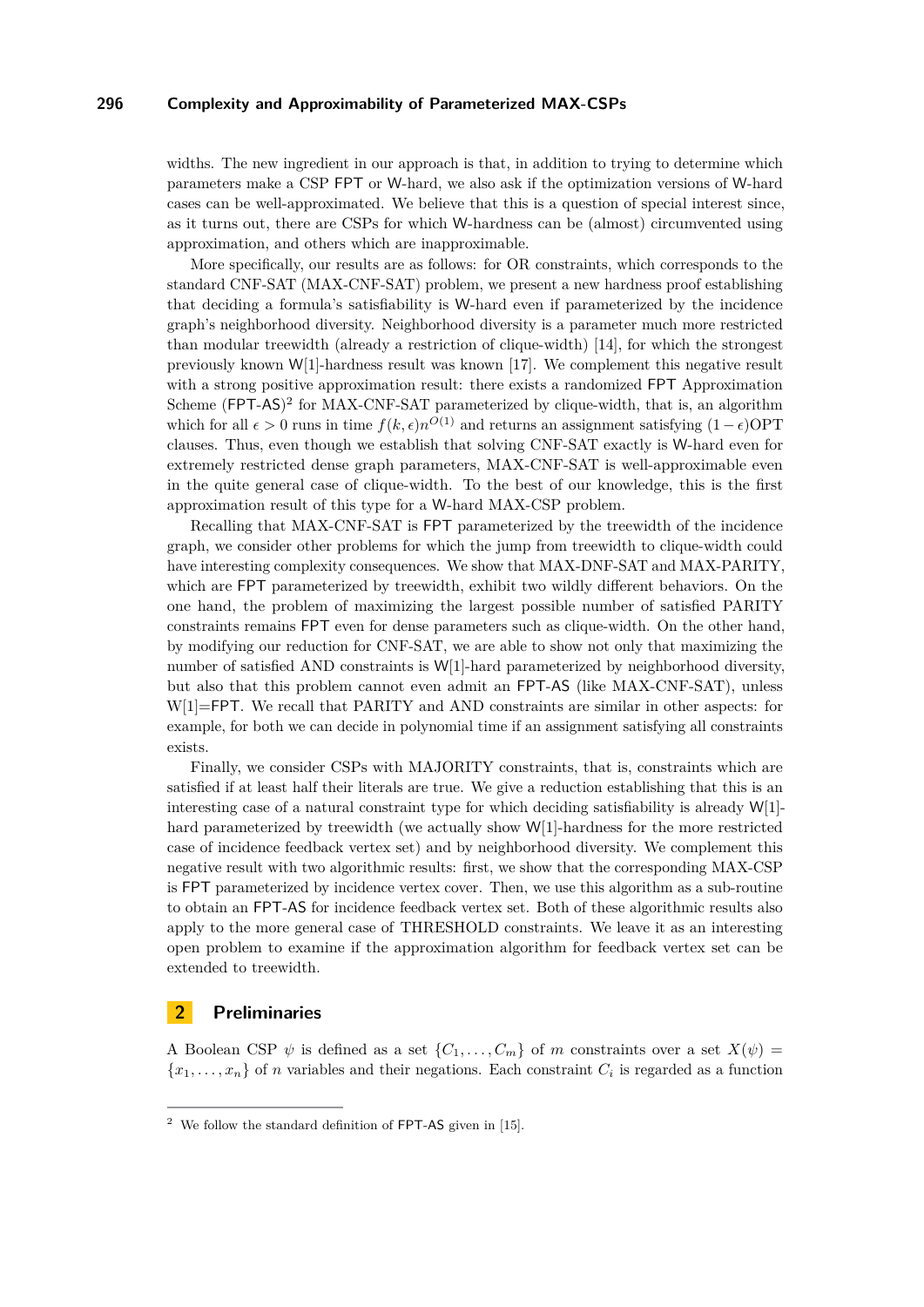

**Figure 1** The structural parameters we study and their relationships. For example, the arrow between cw<sup>∗</sup> and tw<sup>∗</sup> means that if the treewidth is bounded, then the clique-width is bounded as well — more precisely, there is a monotone computable function  $f : \mathbb{N} \to \mathbb{N}$  so that  $cw^* \leq f(w^*)$ . On the other hand, tw<sup>∗</sup> and nd<sup>∗</sup> as well as fvs<sup>∗</sup> and nd<sup>∗</sup> cannot be bounded by each other in general.



**Figure 2** The parameterized complexity status of MAX-CSP problems. The *gray* labels above the boxes indicate the theorem in which we establish the result; previously known results are displayed without reference. *Red* means that the problem is W[1]-hard to compute exactly, and there is no FPT-AS unless  $FPT = W[1]$ . *Blue* means that the problem is W[1]-hard to compute exactly, and there is an FPT-AS. *Green* means that the problem is FPT to compute exactly. The *blue/white* stripes mean that it's W[1]-hard to compute exactly, and it's open whether there is an FPT-AS.



**Figure 3** The parameterized complexity status of CNF-SAT and MAJORITY-CSP. Recall that DNF-SAT and PARITY-CSP are polynomial-time computable. *Red* means that the problem is W[1]-hard and *green* means that the problem is FPT.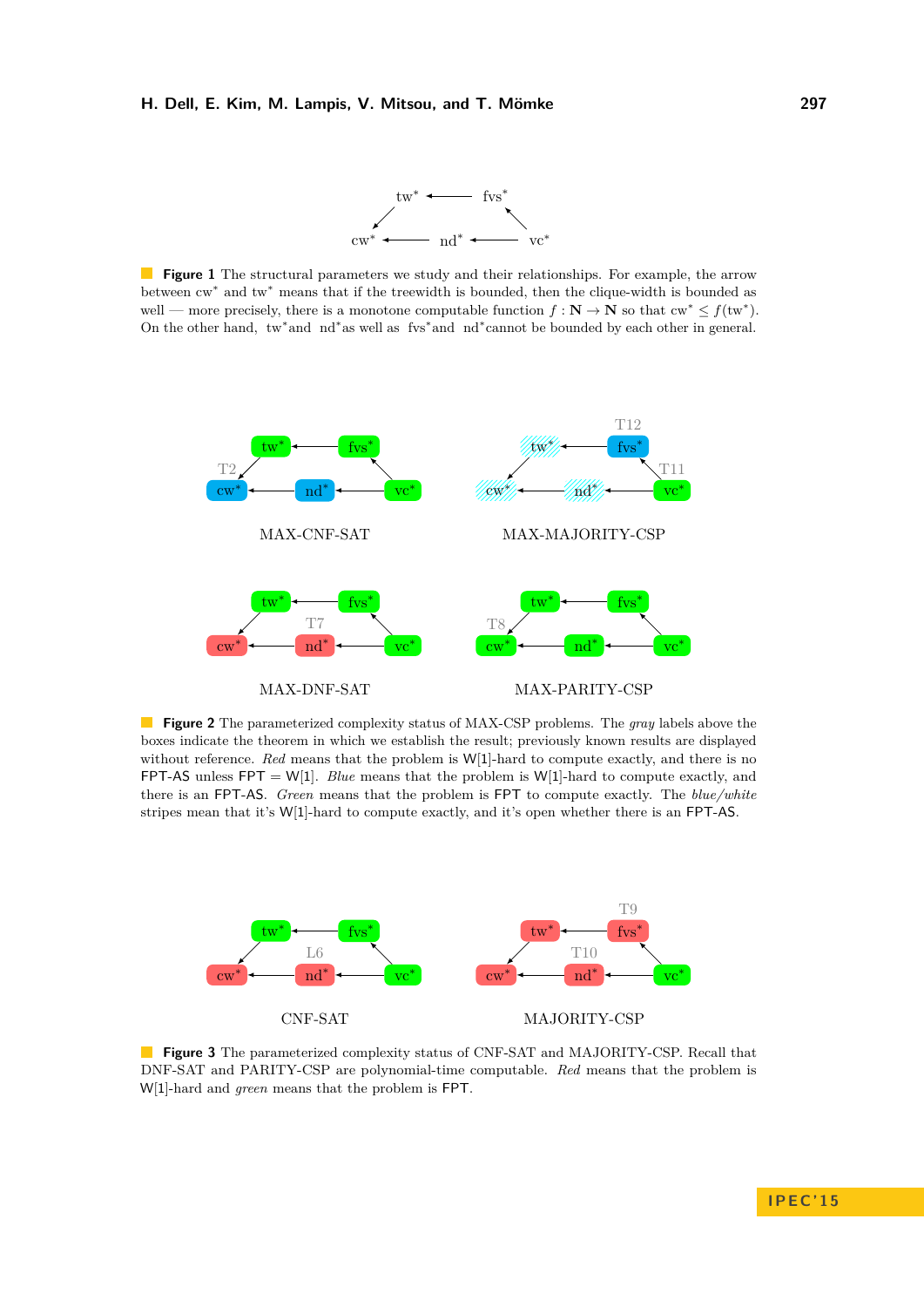of literals (positive or negative appearances of variables) mapped to the set  $\{0, 1\}$ , where literals can take the values 0 or 1. Furthermore, we define  $|C_i|$  to denote the arity of constraint  $C_i$  (the number of literals that occur in *C*) and  $|\psi| = m$  the number of constraints in  $\psi$ . For simplicity, we also write  $l_i \in C_j$  for a literal  $l_i$  and a constraint  $C_j$  if  $l_i$  appears in  $C_j$ .

We will be dealing with Boolean constraint satisfaction problems for four well-studied Boolean functions: OR constraints, AND constraints, PARITY (or XOR) constraints and MAJORITY constraints. We say that an assignment  $t : X \to \{0,1\}$  satisfies a constraint C of

- OR, if  $\exists l_i \in C$ ,  $t(l_i) = 1$ ;  $\overline{\phantom{a}}$
- $\blacksquare$  AND, if  $\forall l_i \in C$ ,  $t(l_i) = 1$ ;
- PARITY, if it satisfies some equation  $\Sigma_{l_i \in C} t(l_i) = b$  (for  $b \in \{0, 1\}$ ) modulo 2;
- MAJORITY, if at least  $\lceil |C|/2 \rceil$  literals in *C* are set to 1. More generally, we may consider THRESHOLD constraints, where a certain threshold number of literals must be set to true to satisfy the constraint.

Let  $\text{occ}(\psi) = \sum_{C \in \psi} |C|$  be the total number of variable occurrences in  $\psi$ , that is, the total size of the formula. For a variable *x*, we write  $\psi_x$  for the set of all constraints  $C \in \psi$ where *x* occurs either positive or negative; for the functions we consider without loss of generality, no clause contains both literals. Thus, the total number of occurrences of a variable *x* is equal to  $|\psi_x|$ .

We are dealing also with MAX-CSPs, where given a set of constraints  $\psi$ , we are interested in finding an assignment to the variables that maximizes the number of satisfied constraints. The natural decision version of this problem is, given a target *k*, decide whether there exists an assignment that satisfies at least *k* constraints. Clearly, the problem where we want to decide whether we can satisfy all the constraints is a special case of the above decision problem since we can set  $k = m$ , but in some cases we consider this simpler decision version, particularly when we want to show hardness.

In the case of OR constraints, the CSP and MAX-CSP problems correspond to the more widely known CNF-SAT and MAX-CNF-SAT problems. In this case we call the constraints *clauses*. When the constraint function is AND, the MAX-CSP problem is called MAX-DNF-SAT. In that case, the constraints are called *terms*. The problem MAX-PARITY is also known as MAX-LIN-2 (satisfy a maximum number of given linear equations modulo 2).

For a CSP  $\psi$ , the incidence graph  $G^*_{\psi}$  is defined as the bipartite graph where we construct one vertex  $v_i$  for each (unsigned) variable  $x_i$  and one vertex  $u_j$  for each constraint  $C_j$  and connect  $v_i$  with  $u_j$  if  $x_i \in C_j$ .

We are interested in parameterizations of the incidence graph  $p(G^*_{\psi})$  (or simply  $p^*$  if  $G^*_{\psi}$ ) is clear from the context), where p is a structural parameter of  $G_{\psi}^*$ . We are mostly interested in the two most widely studied graph parameters, treewidth tw<sup>∗</sup> and clique-width cw<sup>∗</sup> . We refer the reader to standard parameterized complexity textbooks for the definitions, as well as the definitions of standard parameterized complexity terminology used in this paper [\[5\]](#page-10-6).

# **3 CNF-SAT and MAX-CNF-SAT**

In this section, we consider one of the most fundamental problems in computer science: the satisfiability problem for CNF formulas, which can be viewed as a constraint satisfaction problem where the only allowed constraints are clauses, that is, ORs of literals. An optimal solution for MAX-CNF-SAT can be computed in FPT when parameterized by the treewidth tw<sup>\*</sup> of the incidence graph [\[1\]](#page-10-7), and hence CNF-SAT can be solved in the same time. When parameterized by the clique-width cw<sup>∗</sup> of the incidence graph, all known exact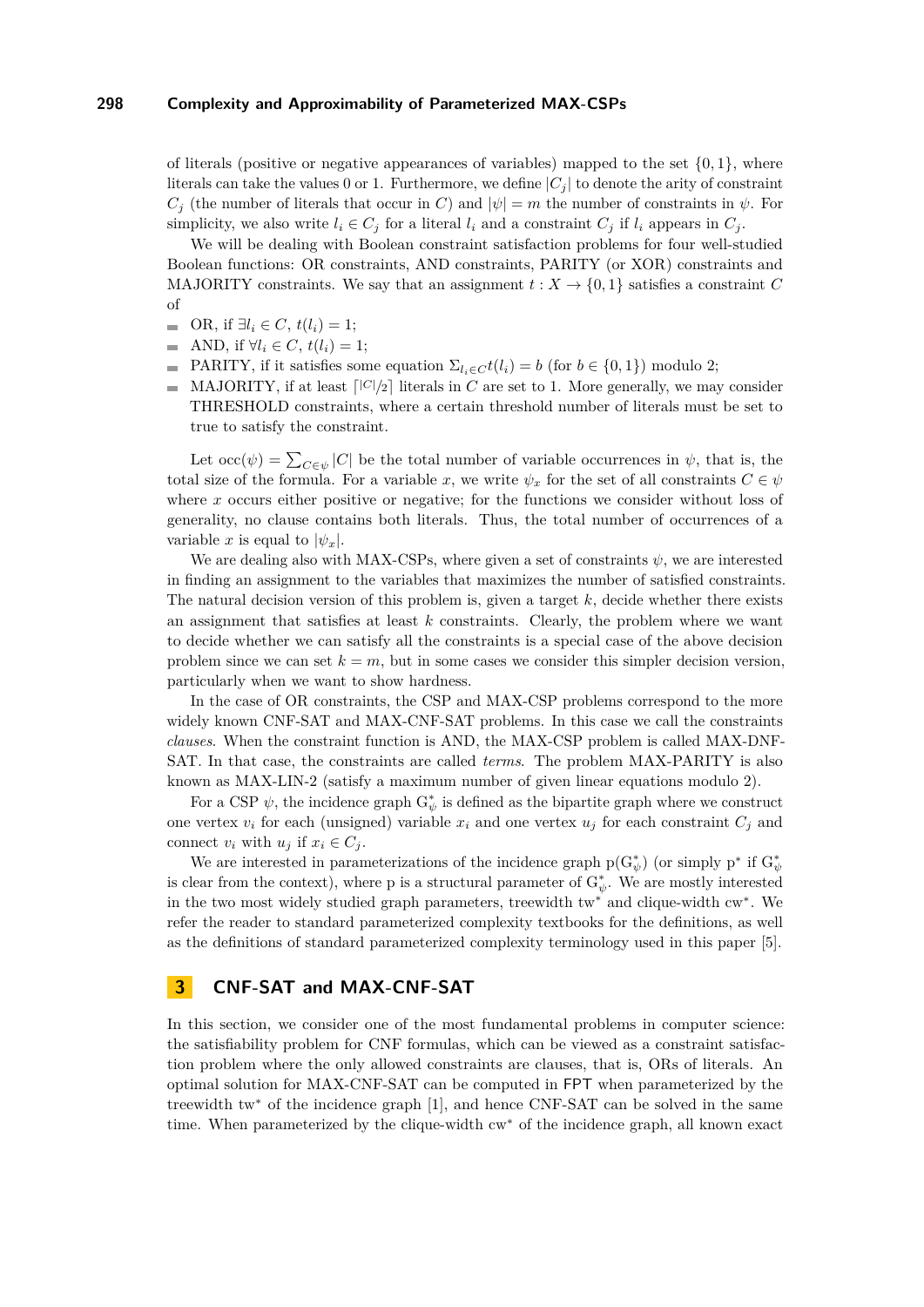algorithms for CNF-SAT and MAX-CNF-SAT run in XP time [\[22,](#page-11-13) [19\]](#page-11-14). Moreover, we don't expect these problems to be in FPT since they are both W[1]-hard parameterized by cw<sup>∗</sup> [\[17\]](#page-11-7).

In Section [3.1,](#page-5-1) we construct an approximation scheme for MAX-CNF-SAT that runs in FPT time. Intuitively, our algorithm works as follows: given a formula  $\phi$  with 'small' incidence clique-width, we first examine the formula to see if it contains many or few 'large' clauses. If the formula contains relatively few large clauses, then we simply disregard them. We then know that the incidence graph does not contain 'large' bi-cliques, so by a theorem of Gurski and Wanke [\[10\]](#page-10-8) the remaining formula has small treewidth and we can solve the problem. If on the other hand the original formula contains a large number of large clauses, then we observe that we can rely on a random assignment to satisfy almost everything.

In Section [3.2,](#page-7-1) we explore a class of CSP instances that is smaller than the class of bounded incidence clique-width instances; our goal is to understand which incidence graph parameter is responsible for the transition from FPT to  $W[1]$ . To this end, we have to look for a graph parameter that is bounded by a function of cw<sup>∗</sup> (where it's hard) but can leave the tw<sup>∗</sup> unbounded (where it's FPT). In fact, [\[17\]](#page-11-7) shows that the problem is W[1]-hard parameterized by the modular treewidth mtw<sup>\*</sup> of the incidence graph, which lies between cw<sup>∗</sup> and tw<sup>∗</sup> . [3](#page-5-2) We study the incidence *neighborhood diversity* nd<sup>∗</sup> , which is incomparable to tw<sup>\*</sup>; however, mtw<sup>\*</sup> is bounded when nd<sup>\*</sup> is. We prove that CNF-SAT remains W[1]-hard parameterized by  $nd^*$ .

**Definition 1.** A graph  $G(V, E)$  has neighborhood diversity  $\text{nd}(G) = k$  if we can partition *V* into *k* sets  $V_1, \ldots, V_k$  such that, for all  $v \in V$  and all  $i \in \{1, \ldots, k\}$ , either *v* is adjacent to every vertex in  $V_i$  or it is adjacent to none of them.

In other words,  $\text{nd}(G) = k$  if *V* can be partitioned into *k* modules that are either cliques or independent sets.

Formulas whose incidence graph has neighborhood diversity at most *k* seem very restrictive: there are only at most *k* variable- and clause-types, where all variables of the same type belong to the same clauses and all clauses of the same type involve the same variables. This class of formulas is a subset of formulas with mtw<sup>∗</sup> ≤ *k* because contracting all modules leaves a graph of *order* at most *k*, which trivially has treewidth at most *k*.

#### <span id="page-5-1"></span>**3.1 Approximation Algorithm parameterized by clique-width**

<span id="page-5-0"></span> $\triangleright$  **Theorem 2.** *There is a randomized algorithm that, given a CNF formula*  $\psi$  *with n variables, m* clauses, and incidence clique-width cw, runs in time  $f(\epsilon, cw)$  · poly $(n + m)$ , and outputs a *truth assignment that satisfies at least*  $(1 - \epsilon) \cdot \text{OPT}$  *clauses in expectation.* 

We formulate the following basic lemma about probability distributions.

<span id="page-5-3"></span>**Lemma 3.** For all  $\epsilon, L > 0$  there is a  $c = c(\epsilon, L) > 0$  such that all  $c' \geq c$  and all sequences  $p_1, \ldots, p_{c'} \geq 0$  *with*  $\sum_{i=1}^{c'} p_i \leq 1$  *have an index*  $d \leq c/L$  *with the property* 

$$
p_{[d,L \cdot d]} \doteq \sum_{j=d}^{L \cdot d} p_j < \epsilon \, .
$$



<span id="page-5-2"></span><sup>3</sup> A graph of *bounded modular treewidth* is a graph of bounded treewidth after merging modules into a single vertex, where a module is a set of vertices with same neighborhood outside of the set. In fact, the reduction in [\[17\]](#page-11-7) constructs a formula whose incidence graph has small feedback vertex set after contracting modules.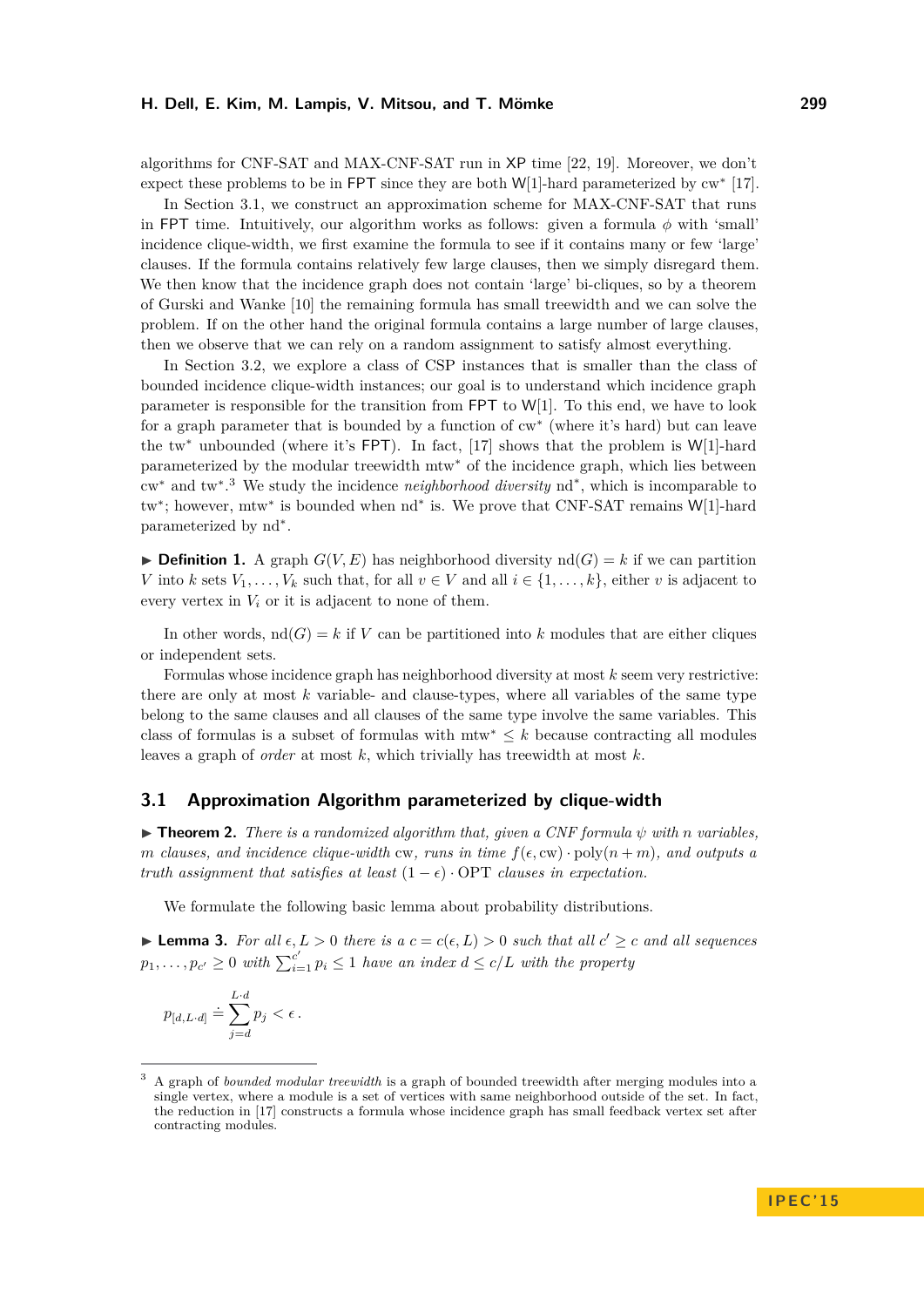**Proof.** Let  $\epsilon, L > 0$ . We set  $c = c(\epsilon, L)$  below. Assume for contradiction that  $p_{[d, L \cdot d]} \geq \epsilon$  holds for all  $d \in [1, c/L]$ . If there are  $1/\epsilon + 1$  disjoint intervals  $[a_1, L \cdot a_1], \ldots, [a_{1/\epsilon+1}, L \cdot a_{1/\epsilon+1}] \subseteq$  $[1, c]$ , then we arrive at a contradiction with the fact that the  $p_i$ 's are non-negative and sum to at most one. Clearly there exists a constant  $c = c(\epsilon, L)$  such that  $1/\epsilon + 1$  disjoint intervals of the form  $[a, La]$  fit into  $[1, c]$ . This proves the claim.

For an arbitrary given  $\epsilon > 0$ , we fix  $L = \epsilon^{-4}$ . We use Lemma [3](#page-5-3) as follows: For a CNF formula  $\psi$ , we define  $p_i$  as the fraction of clauses of size *i*, that is,

$$
p_i \doteq \frac{\left| \left\{ C \in \psi \, \middle| \, |C| = i \right\} \right|}{|\psi|}.
$$

Then Lemma [3](#page-5-3) gives us a number  $d \leq c(\epsilon)$  such that the total fraction of clauses whose size is between *d* and  $\epsilon^{-4}d$  is bounded by  $\epsilon$ . It is now natural to partition all clauses into short, medium, and long clauses. More precisely, we define  $\psi = \psi^{\langle d \rangle} \cup \psi^{[d,D]} \cup \psi^{>D}$  for  $D = \epsilon^{-4} d$ as follows:

$$
\psi^{< d} \doteq \left\{ C \in \psi \mid |C| < d \right\},\
$$

$$
\psi^{[d,D]} \doteq \left\{ C \in \psi \mid d \leq |C| \leq D \right\},\
$$
and
$$
\psi^{> D} \doteq \left\{ C \in \psi \mid |C| > D \right\}.
$$

An immediate corollary to Lemma [3](#page-5-3) is thus that we can choose  $d \leq c(\epsilon)$  in such a way that  $|\psi^{[d,D]}| \leq \epsilon |\psi|.$ 

<span id="page-6-0"></span> $\triangleright$  **Corollary 4.** *For all*  $\epsilon > 0$  *there is some*  $c = c(\epsilon) > 0$  *such that all CNF formulas*  $\psi$  *have some*  $d = d(\epsilon) \in [1, c]$  *with*  $|\psi^{[d, \epsilon^{-4}d]}| \leq \epsilon \cdot |\psi|$ .

If  $\psi^{[d,D]} = \emptyset$  holds for  $D = \epsilon^{-4}d$  and  $d \in [1, c(\epsilon)]$ , we say that  $\psi$  is  $\epsilon$ -well separated. We call  $\psi \in \ell$ -balanced if, in addition, we have  $|\psi^{\le d}| \ge \epsilon' m$  and  $|\psi^{>D}| \ge \epsilon' m$ .

<span id="page-6-1"></span>**► Lemma 5.** Let  $\psi$  be an  $\epsilon$ -well separated formula (and thus  $V = V(\psi^{D})$ ). *Then, for each subset*  $\hat{\psi} \subseteq \psi^{>D}$  *with*  $|\hat{\psi}| > \epsilon^2 m$ *, there is a variable y such that*  $|\psi_y^{< d}| \le$  $\epsilon^2 |\hat{\psi}_y|.$ 

That is, for every set  $\hat{\psi}$  that contains a significant fraction of long clauses, there is a variable that occurs  $|\hat{\psi}_y|$  times in  $\hat{\psi}$ , but only at most an  $\epsilon^2$ -fraction of that in the short clauses.

**Proof.** Let  $\hat{\psi} \subseteq \psi^{>D}$  with  $|\hat{\psi}| > \epsilon^2 m$ . Note that the total number of literal occurrences in  $\hat{\psi}$ is  $\mathrm{occ}(\hat{\psi}) > D \cdot \epsilon^2 \cdot m = \epsilon^{-2} dm$ . In contrast,  $\mathrm{occ}(\psi^{< d}) < dm$ . Now suppose that there was no variable *y* with the claimed properties, that is, suppose that every variable *y* satisfies  $|\psi_y^{\le d}| > \epsilon^2 |\hat{\psi}_y|$ . Then the total number of variable occurrences in  $\psi^{\le d}$  can be bounded from below as follows:

$$
\mathrm{occ}(\psi^{< d}) = \sum_{y} |\psi_y^{< d}| > \sum_{y} \epsilon^2 |\hat{\psi}_y| = \epsilon^2 \, \mathrm{occ}(\hat{\psi}) > d \cdot m \, .
$$

This yields a contradiction and thus proves the claim.

**Proof of Theorem [2.](#page-5-0)** The algorithm *A* works as follows. Let  $\epsilon' = \epsilon^2$ , and we assume w.l.o.g. that  $\epsilon$  < 1/8. Given a CNF formula  $\phi$ , we compute an  $\epsilon'$ -well separated formula  $\psi$  by dropping all clauses in  $\phi^{[d,D]}$ . Corollary [4](#page-6-0) guarantees that the fraction of deleted clauses is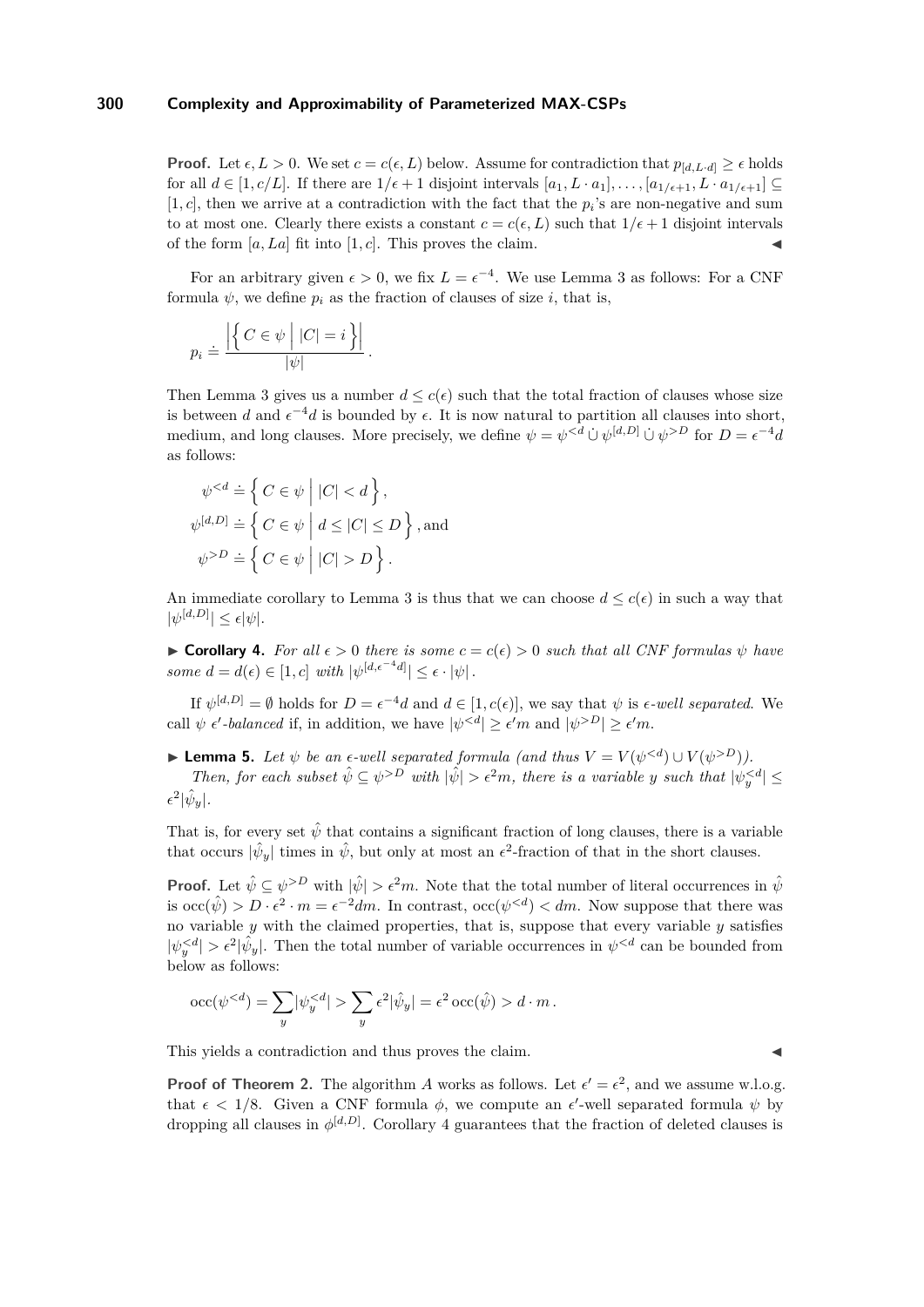bounded by  $\epsilon'$ . If  $\psi$  is not  $\epsilon/2$ -balanced, we discard the smaller side (with fewer clauses) and only handle the larger one: If  $\psi^{\leq d}$  is the larger side, we compute an optimal assignment for  $\psi^{\le d}$  in FPT time, by using the result of Gurski and Wanke [\[10\]](#page-10-8). This way the total number of unsatisfied clauses is at most *m/*2, and together with the unsatisfied clauses due to applying Corollary [4,](#page-6-0) the total number of unsatisfied clauses is smaller than  $\epsilon m$ . Since  $OPT > m/2$ , we get the approximation guarantee.

If  $\psi^{>D}$  is the larger side, we use a random assignment. This way, at most  $\epsilon m/2$  clauses from  $\psi^{< d}$  are violated, and in expectation at most a  $2^{-D}$  fraction of clauses from  $\psi^{> D}$  are violated. Since  $2^{-D}$  is smaller than  $\epsilon/4$ , we conclude that – together with unsatisfied clauses due to applying Corollary  $4 - at$  least  $(1 - \epsilon)m$  clauses are satisfied in expectation.

This finishes the analysis of unbalanced formulas, and in the remaining proof we may assume that  $\psi$  is  $\epsilon/2$ -balanced. To handle this case, we determine a set of variables *Y* such that

- there are at most  $\epsilon m/4$  short clauses with variables from *Y* and  $\frac{1}{2}$
- there are at most  $\epsilon^2 m$  long clauses that contain  $\leq 1/\epsilon$  variables from *Y*.  $\overline{a}$

Before we construct *Y* , let us verify that the properties of *Y* imply the correctness of the theorem. Our algorithm computes a satisfying assignment of the short clauses without variables from *Y* , again using the result of Gurski and Wanke [\[10\]](#page-10-8). Afterwards it assigns values uniformly at random to the variables in *Y* .

There are at most  $\epsilon' m = \epsilon^2 m$  unsatisfied clauses due to applying Corollary [4,](#page-6-0)  $\epsilon m/4$  short clauses clauses that we did not consider when satisfying clauses from  $\psi^{\leq d}$ , and  $\epsilon^2 m$  clauses from  $\psi$ <sup>>D</sup> that we did not consider in the random assignment. Additionally, in expectation there are less than  $2^{-1/\epsilon}m$  clauses left unsatisfied from the remaining  $|\psi^{>D}| - \epsilon^2m$  clauses from  $\psi^{>D}$ . Since we assumed that  $\epsilon < 1/8$ , the theorem follows.

To construct the set Y, we iteratively apply Lemma [5](#page-6-1) with the parameter  $\epsilon/4$ . Initially, we set  $\hat{\psi} = \psi^{>D}$ . In each iteration, we identify a variable *y* according to the lemma and add the variable to  $Y$ . In the subsequent iterations, we mark  $y$  to be inactive and handle it as if it was not contained in any clause. Whenever we identify a clause C that has at least  $1/\epsilon$ inactive variables (i. e., variables from *Y*), we remove *C* from  $\hat{\psi}$ . We continue this process until  $|\hat{\psi}| \leq \epsilon^2$ . Note that applying Lemma [5](#page-6-1) for  $\epsilon/4$  but having an  $\epsilon'$ -well separated formula ensures that at all times, all clauses in  $\hat{\psi}$  have sufficiently many literals to apply Lemma [5.](#page-6-1) Therefore the process terminates and the generated set *Y* has the aimed-for properties since  $|Y| \le m/\epsilon$ .

#### <span id="page-7-1"></span>**3.2 Hardness parameterized by neighborhood diversity**

A *constraint* on *r* variables is a relation  $R \subseteq \{0,1\}^r$ . We define the unary constraints  $U_0 = \{0\}$  and  $U_1 = \{1\}$ , which corresponds to clauses  $(\neg x)$  and  $(x)$ , respectively. We define the equality = and disequality  $\neq$  constraints on two groups of Boolean variables  $x = x_1 \dots x_n$ and  $y = y_1 \ldots y_n$  in infix notation in the usual way: For an assignment *a* to the *x*- and *y*-variables, we say that  $a \models x = y$  if and only if, for all  $i \in [n]$ , we have  $a(x_i) = a(y_i)$ , that is, the assignment sets  $x_i$  to the same value as  $y_i$ ; as usual,  $x \neq y$  is interpreted as the negation of  $x = y$ .

<span id="page-7-0"></span>I **Lemma 6.** *CNF-SAT parameterized by* nd<sup>∗</sup> *is* W[1]*-hard, where* nd<sup>∗</sup> *is the neighborhood diversity of the input's incidence graph.*

**Proof.** We devise an FPT-reduction from *k*-Multicolored Clique to CNF-SAT. Given a *k*-partite graph *G*, whose parts  $V_1, \ldots, V_k$  all have the same size *n*, we construct *k* groups of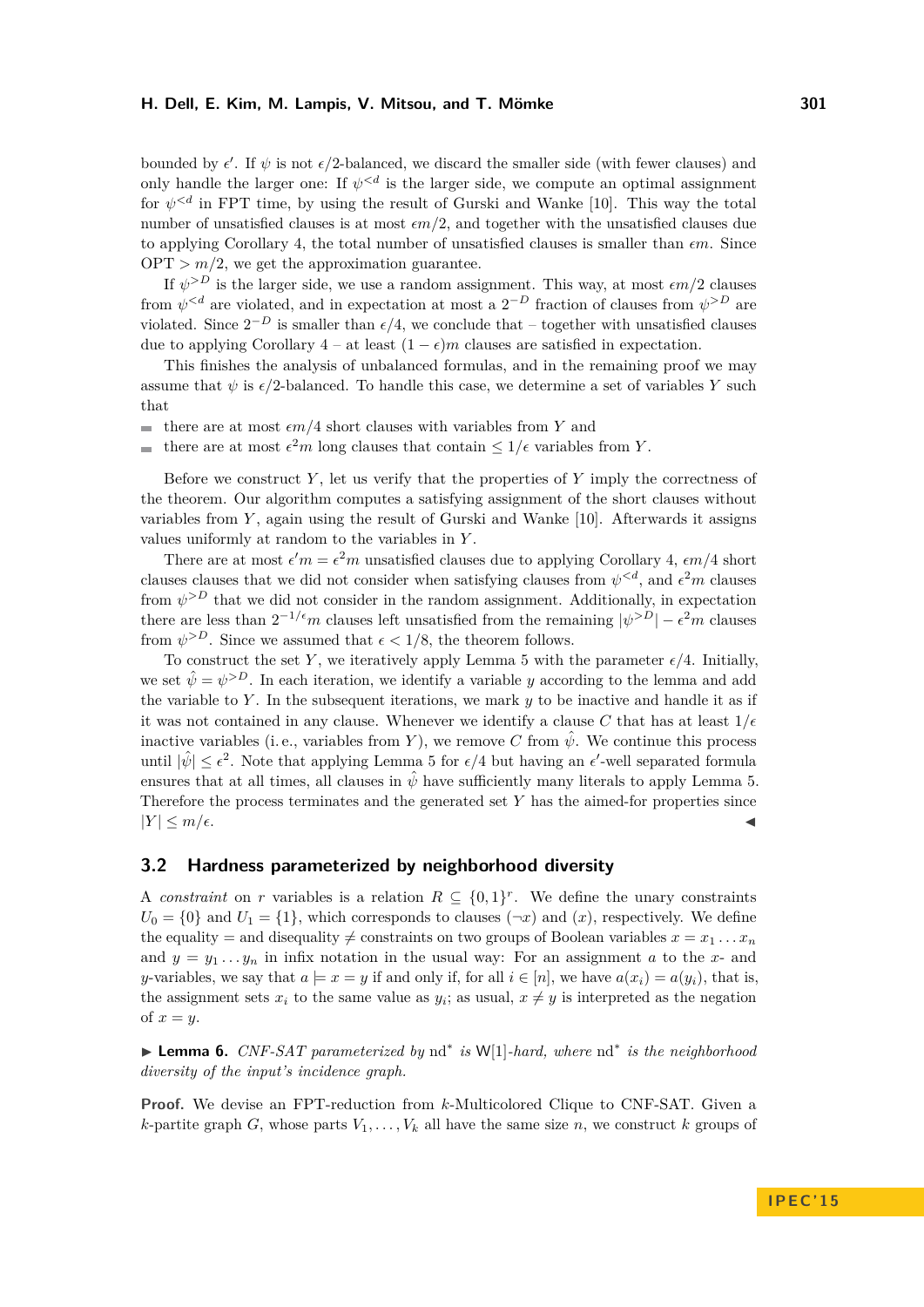variables  $x_1, \ldots, x_k$ , which together are supposed to represent a *k*-clique in *G*, should one exist. Each group  $x_i$  consists of log  $n$  Boolean variables and represents the supposed clique's vertex in the part  $V_i$ . Without loss of generality, we assume that  $\log n$  is an integer.

Starting from the empty CNF formula, we construct a formula  $\phi$  on the *x*-variables as follows. First choose, for each  $i \in [k]$ , an arbitrary bijection bin<sub>i</sub>:  $V_i \rightarrow \{0,1\}^{\log n}$  that maps any vertex  $u \in V_i$  to its binary representation  $\text{bin}(u)$ ; for convenience, we drop the index *i*. For each  $i, j \in [k]$  with  $i < j$ , and for each non-edge  $(u, v) \notin E(V_i, V_j)$  between  $V_i$  and  $V_j$ , we add the following constraint  $C_{i,j,u,v}$  to  $\phi$ :

 $x_i x_j \neq \text{bin}(u)\text{bin}(v)$ .

Clearly, this constraint excludes exactly one of the  $2^{2 \log n}$  possible assignments to  $x_i x_j$ , and so it can be written as an OR of literals of the *x*-variables. In the end, *φ* is a CNF formula with  $|E(G)|$  clauses.

For the completeness of the reduction, let  $v_i \in V_i$  for all  $i \in [k]$  be such that  $v_1, \ldots, v_k$  is a clique in *G*. For all  $i \in [k]$ , set  $x_i = \text{bin}(v_i)$ . This assignment satisfies all constraints: for all  $(u, v) \notin E(V_i, V_j)$ , we have that  $\text{bin}(v_i)\text{bin}(v_j) \neq \text{bin}(u)\text{bin}(v)$  because  $(v_i, v_j)$  is an edge and (*u, v*) is not, and bin is a bijection.

For the soundness of the reduction, let  $a_1, \ldots, a_k \in \{0,1\}^{k \log n}$  be a satisfying assignment of  $\phi$ . For each  $i \in [k]$ , let  $v_i$  be the unique vertex in  $V_i$  for which  $\text{bin}(v_i) = a_i$ . Let  $i, j \in [k]$ with  $i < j$ . Since the assignment satisfies all constraints of  $\phi$ , it must be the case that  $(v_i, v_j)$ is an edge in *G*. For if it was a non-edge, its corresponding constraint in  $\phi$  would have excluded the assignment  $a_i a_j$  for  $x_i x_j$ . Hence  $v_1, \ldots, v_k$  is a clique in *G*.

It remains to argue that the neighborhood diversity of the incidence graph of  $\phi$  is at most  $k + \binom{k}{2}$ . The modules of the incidence graph are the variable group  $x_h$  for each  $h \in [k]$  and the clause group  ${C_{i,j,u,v}}$  for each  $i, j \in [k]$  with  $i < j$ . Indeed, the incidence graph between  $x_h$  and  $C_{i,j,*,*}$  is a bipartite clique if  $h \in \{i,j\}$ , and otherwise it is an independent set.

We constructed an FPT-reduction from the W[1]-complete problem Multicolored Clique to CNF-SAT parameterized by  $nd^*$ , which finishes the proof of the theorem.  $\blacktriangleleft$ 

## **4 From Treewidth to Clique-width**

In the previous section, we have seen that MAX-CNF-SAT is fixed-parameter tractable when parameterized by tw<sup>\*</sup>, which is a sparse graph parameter, and it is W[1]-hard to compute exactly and has an FPT-AS when parameterized by nd<sup>∗</sup>, which is a dense graph parameter. In this section we observe that the transition from sparse to dense parameters has different effects on the complexity of MAX-CSP, depending on which types of constraints are allowed.

By modifying our reduction for CNF-SAT we show that MAX-DNF-SAT, the problem of maximizing the number of satisfied AND constraints is W[1]-hard parameterized nd<sup>∗</sup> . Furthermore, because the maximum number of constraints that could be satisfied in our reduction is also bounded by some function of the parameter, we show that the problem does not have an FPT-AS unless FPT=W[1]. Thus, while MAX-DNF-SAT is FPT parameterized by tw<sup>∗</sup> , it does not even appear to have an FPT approximation scheme when parameterized by nd<sup>∗</sup> .

<span id="page-8-0"></span> $\triangleright$  **Theorem 7.** *Suppose that there exists an* FPT-AS *which, given*  $\epsilon > 0$  *and an instance*  $\phi$  *of* MAX-DNF-SAT*, computes a*  $(1 - \epsilon)$ -approximate solution and runs in time  $f(\text{nd}^*, \epsilon) \cdot \text{poly}(n)$ , *where*  $nd^*$  *is the neighborhood diversity of the incidence graph of*  $\phi$ *. Then*  $FPT = W[1]$ *.* 

The proof is similar that of Theorem [6](#page-7-0) and deferred to the full version.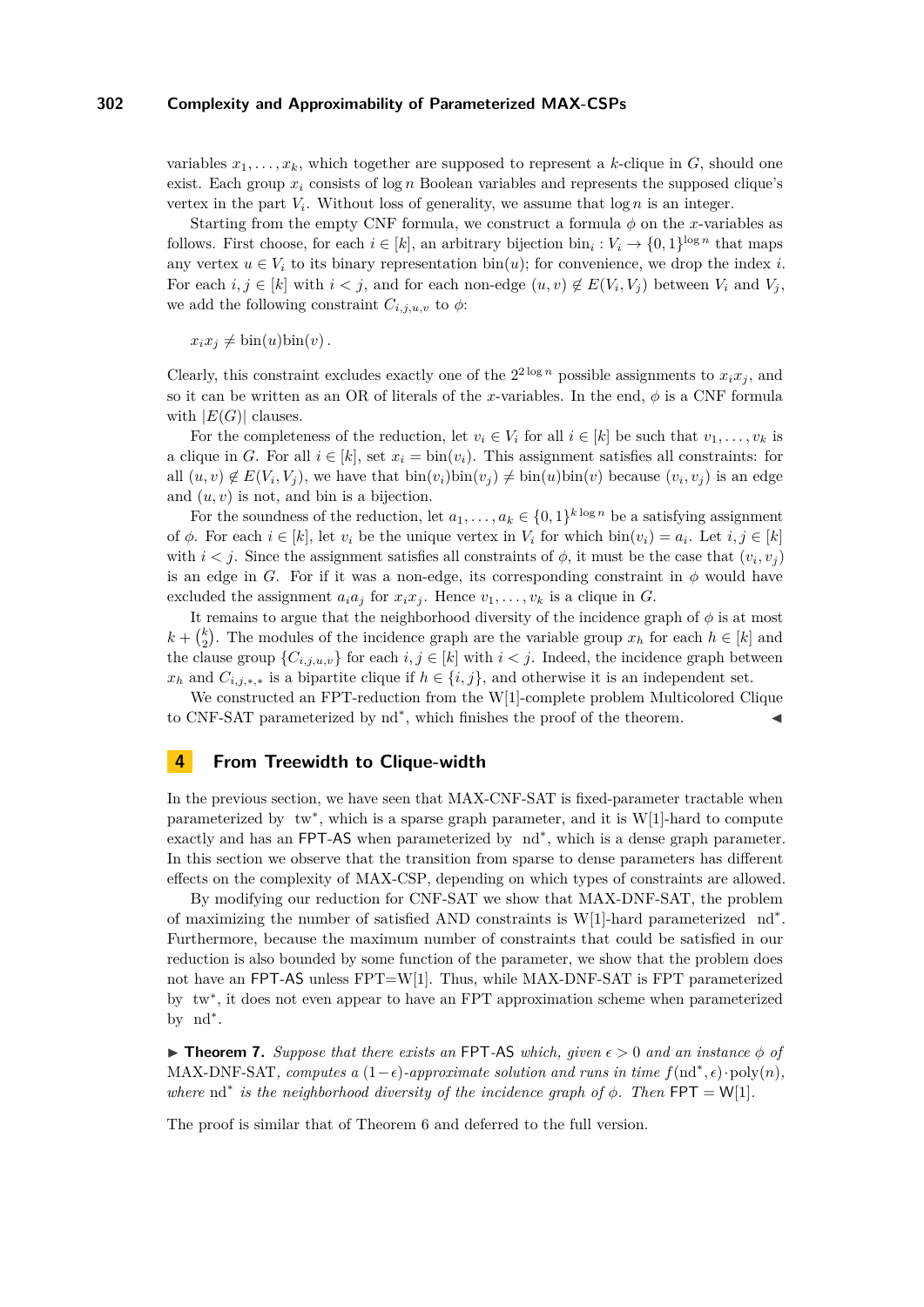When parameterized by tw<sup>∗</sup>, MAX-CNF-SAT and MAX-DNF-SAT are both FPT, and when parameterized by a dense graph parameter, such as nd<sup>\*</sup>, the former problem is hard but approximable while the latter problem is hard even to approximate. We next consider natural constraint types where the corresponding CSPs stay FPT both for sparse as well as dense incidence graph parameters. MAX-PARITY wants to find an assignment that satisfies the maximum number of linear equations modulo two. While deciding whether there is an assignment that satisfies all equations is in P (by Gauss elimination), the maximization version is a typical APX-hard problem [\[11\]](#page-11-10). Here we show that computing the optimal solution of MAX-PARITY is FPT, regardless of whether the parameter is the treewidth or the clique-width of the incidence graph. Our intuition for why MAX-PARITY appears to be so much easier than CNF-SAT is that negations are (almost) irrelevant, and so the incidence graph seems to capture most of the structure relevant to the complexity of the CSP instance.

<span id="page-9-1"></span>I **Theorem 8.** *Given an instance φ for* MAX-PARITY*, we can find an optimal solution in time*  $f(\text{cw}^*)|\phi|^{O(1)}$ , where  $\text{cw}^*$  *is the clique-width of the incidence graph of*  $\phi$ *.* 

The proof relies on the meta-theorem of [\[3\]](#page-10-9) and appears in the full version.

# **5 Majority and Threshold CSPs**

In this section we describe our results for CSPs where each constraint is a MAJORITY constraint. Here a constraint MAJORITY( $\{\ell_1, \ldots, \ell_d\}$ ) stipulates that at least  $d/2$  of the literals  $\ell_i$  are set to true. We denote the resulting CSP problem with MAJORITY, and the resulting MAX-CSPwith MAX-MAJORITY.

# **5.1 Hardness of exact algorithms**

We parameterize MAJORITY by the size fvs<sup>\*</sup> of the smallest feedback vertex set, or by the neighborhood diversity nd<sup>\*</sup> of the instance's incidence graph. These parameterized problems turn out to be hard, even for the special case of MAJORITY constraints. Thus, neither dense nor sparse incidence graph parameters appear to put the problem in FPT.

<span id="page-9-2"></span>I **Theorem 9.** MAJORITY *parameterized by the incidence feedback vertex set number* fvs<sup>∗</sup> *is* W[1]*-hard.*

<span id="page-9-3"></span>► **Theorem 10.** MAJORITY parameterized by the incidence neighborhood diversity nd<sup>\*</sup> is W[1]*-hard.*

While the former theorem is proved by a technical reduction from Multicolored Clique, the latter is established using a straightforward reduction from Lemma [6.](#page-7-0) Proofs appear in the full version.

## **5.2 Exact Algorithm parameterized by vertex cover**

Motivated by the negative result of Theorem [9](#page-9-2) we now investigate the complexity of MA-JORITY for more restricted parameters. The first parameter we consider is the vertex cover of the incidence graph. This is a natural, though quite restrictive, parameter which is often considered for problems which are W-hard for treewidth.

<span id="page-9-0"></span>I **Theorem 11.** MAX-THRESHOLD *parameterized by the incidence vertex cover* vc<sup>∗</sup> *is* FPT*.*

The proof appears in the full version, and it works by reducing the problem to integer linear programming parameterized by the number of variables, which is FPT.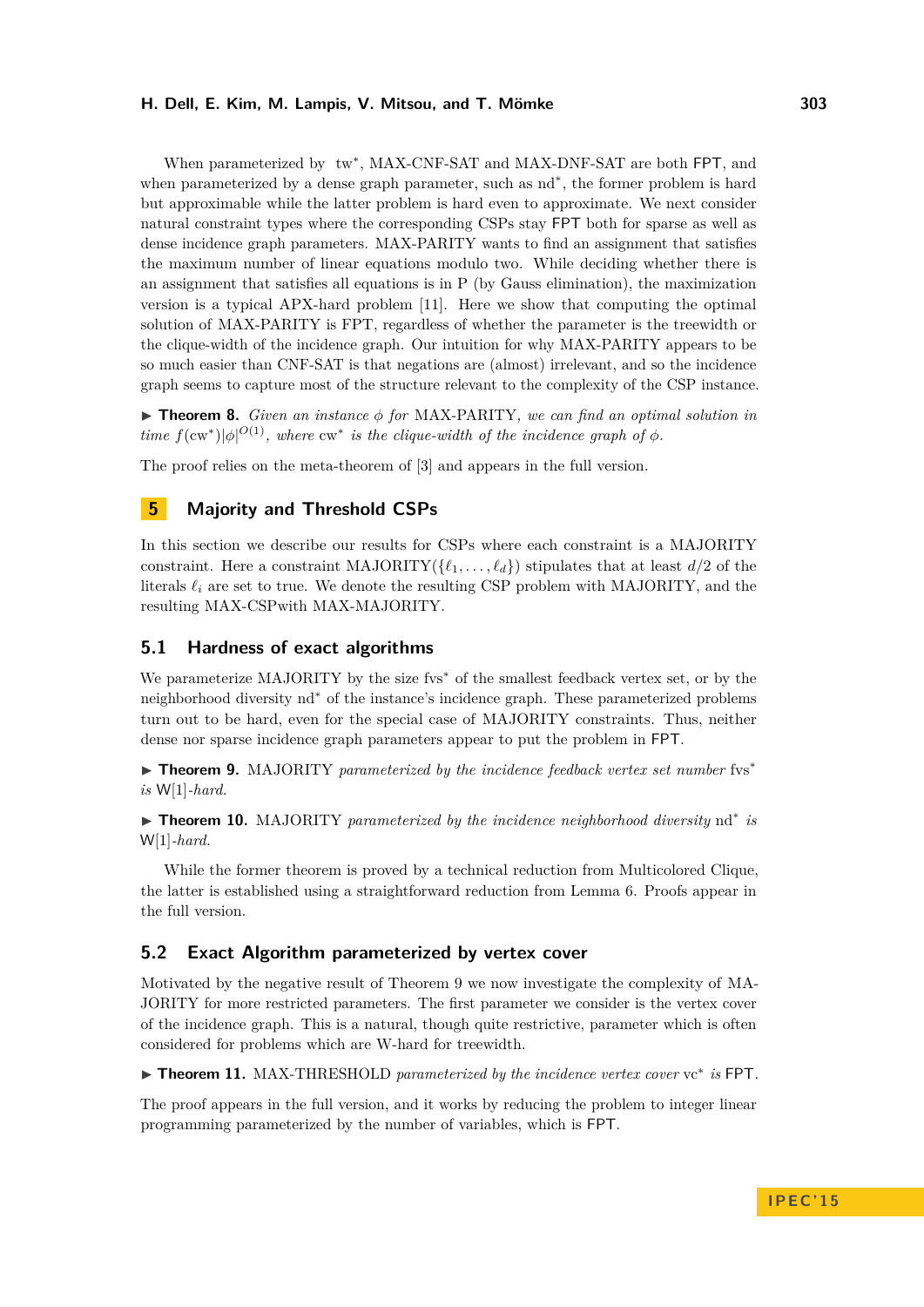## **5.3 Approximation Algorithm parameterized by feedback vertex set**

The results of Theorem [9](#page-9-2) naturally pose the following question: can we evade the W-hardness of MAJORITY by designing an FPT-AS for the problem? In this section, though we do not resolve this question, we give some first positive indication that this may be possible. We consider THRESHOLD parameterized by the incidence graph's feedback vertex set (that is, the number of vertices that need to be deleted to make the graph acyclic). This is a natural, well-studied parameter that generalizes vertex cover but is a restriction of treewidth. It is also connected to the concept of back-door sets to acyclicity, which is well-studied in the parameterized CSP literature [\[16,](#page-11-6) [7\]](#page-10-10).

Observe that approximating this CSP is non-trivial, since MAX-MAJORITY with constraints of arity two already generalizes Max-2SAT, and is hence APX-hard. On the other hand, MAX-MAJORITY can easily be 2-approximated by considering any assignment and its negation. Hence, the natural goal here is an approximation ratio of  $(1 - \epsilon)$ . Using Corollary [11](#page-9-0) as a sub-routine we achieve this with an FPT-AS.

<span id="page-10-5"></span>**Figurer 12.** *There exists an* FPT-AS *which, given*  $\epsilon > 0$  *and an instance*  $\phi$  *of* MAX-THRESHOLD, computes a  $(1 - \epsilon)$ -approximate solution and runs in time  $f(fvs^*, \epsilon) \cdot poly(n)$ , *where* fvs<sup>\*</sup> *is the size of the smallest feedback vertex set of the incidence graph of φ.* 

#### **References**

- <span id="page-10-7"></span>**1** Michael Alekhnovich and Alexander A. Razborov. Satisfiability, branch-width and Tseitin tautologies. *Computational Complexity*, 20(4):649–678, 2011.
- <span id="page-10-3"></span>**2** Per Austrin and Subhash Khot. A characterization of approximation resistance for even kpartite csps. In Robert D. Kleinberg, editor, *Innovations in Theoretical Computer Science, ITCS'13, Berkeley, CA, USA, January 9-12, 2013*, pages 187–196. ACM, 2013.
- <span id="page-10-9"></span>**3** Bruno Courcelle, Johann A. Makowsky, and Udi Rotics. Linear time solvable optimization problems on graphs of bounded clique-width. *Theory Comput. Syst.*, 33(2):125–150, 2000.
- <span id="page-10-4"></span>**4** Nadia Creignou. A dichotomy theorem for maximum generalized satisfiability problems. *Journal of Computer and System Sciences*, 51(3):511–522, 1995.
- <span id="page-10-6"></span>**5** Rodney G. Downey and Michael R. Fellows. *Fundamentals of Parameterized Complexity*. Texts in Computer Science. Springer, 2013.
- <span id="page-10-1"></span>**6** Serge Gaspers and Stefan Szeider. Kernels for global constraints. In Toby Walsh, editor, *IJ-CAI 2011, Proceedings of the 22nd International Joint Conference on Artificial Intelligence, Barcelona, Catalonia, Spain, July 16-22, 2011*, pages 540–545. IJCAI/AAAI, 2011.
- <span id="page-10-10"></span>**7** Serge Gaspers and Stefan Szeider. Backdoors to acyclic SAT. In Artur Czumaj, Kurt Mehlhorn, Andrew M. Pitts, and Roger Wattenhofer, editors, *Automata, Languages, and Programming – 39th International Colloquium, ICALP 2012, Warwick, UK, July 9–13, 2012, Proceedings, Part I*, volume 7391 of *Lecture Notes in Computer Science*, pages 363– 374. Springer, 2012.
- <span id="page-10-2"></span>**8** Serge Gaspers and Stefan Szeider. Guarantees and limits of preprocessing in constraint satisfaction and reasoning. *Artif. Intell.*, 216:1–19, 2014.
- <span id="page-10-0"></span>**9** Martin Grohe. The structure of tractable constraint satisfaction problems. In Rastislav Kralovic and Pawel Urzyczyn, editors, *MFCS 2006, Stará Lesná, Slovakia, August 28- September 1, 2006, Proceedings*, volume 4162 of *Lecture Notes in Computer Science*, pages 58–72. Springer, 2006.
- <span id="page-10-8"></span>**10** Frank Gurski and Egon Wanke. The tree-width of clique-width bounded graphs without *Kn, n*. In Ulrik Brandes and Dorothea Wagner, editors, *Graph-Theoretic Concepts in*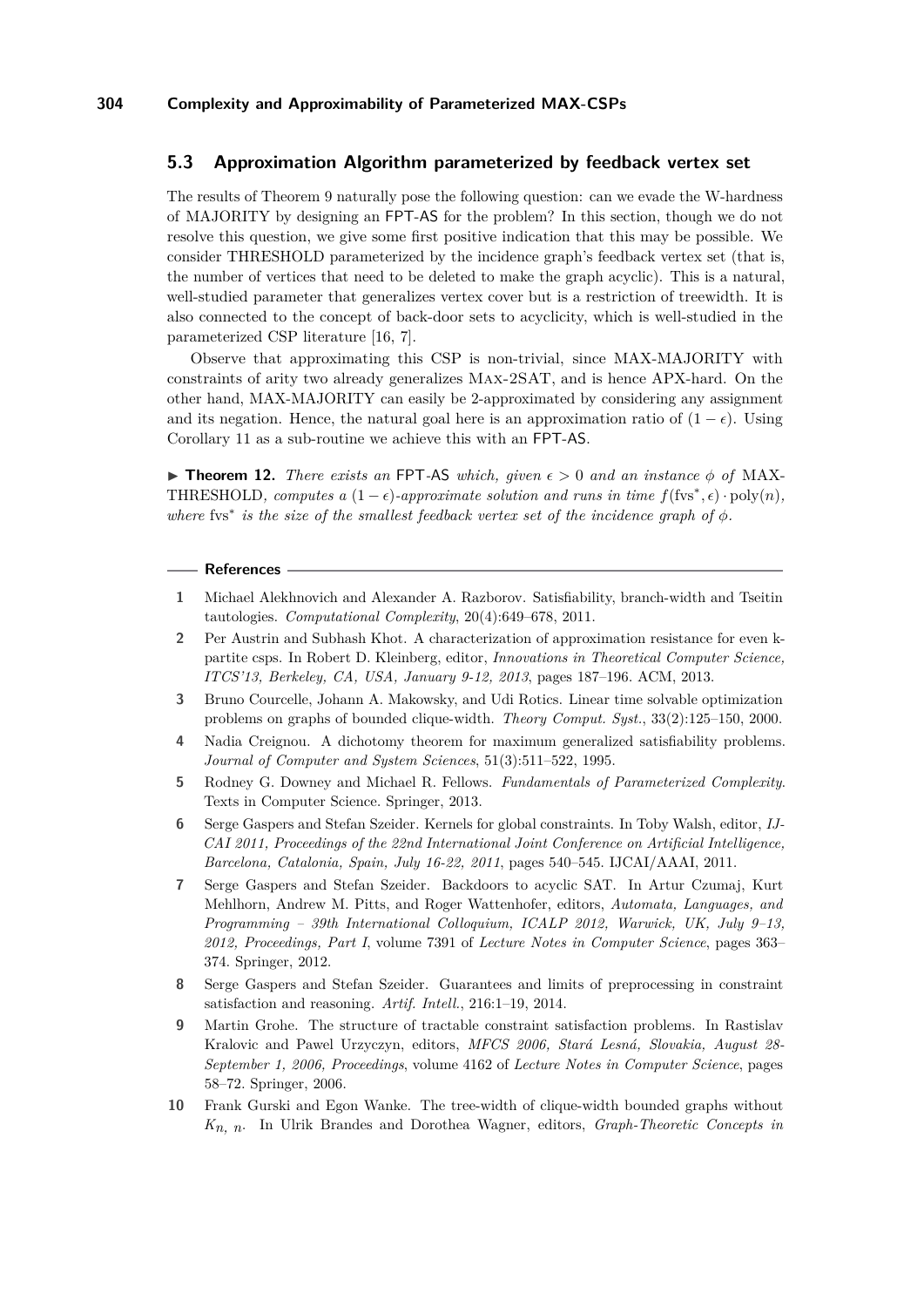*Computer Science, 26th International Workshop, WG 2000, Konstanz, Germany, June 15- 17, 2000, Proceedings*, volume 1928 of *Lecture Notes in Computer Science*, pages 196–205. Springer, 2000.

- <span id="page-11-10"></span>**11** Johan Håstad. Some optimal inapproximability results. *J. ACM*, 48(4):798–859, 2001.
- <span id="page-11-1"></span>**12** Sanjeev Khanna, Madhu Sudan, and David P. Williamson. A complete classification of the approximability of maximization problems derived from boolean constraint satisfaction. In Frank Thomson Leighton and Peter W. Shor, editors, *Proceedings of the Twenty-Ninth Annual ACM Symposium on the Theory of Computing, El Paso, Texas, USA, May 4-6, 1997*, pages 11–20. ACM, 1997.
- <span id="page-11-9"></span>**13** Subhash Khot and Rishi Saket. Approximating csps using LP relaxation. In Magnús M. Halldórsson, Kazuo Iwama, Naoki Kobayashi, and Bettina Speckmann, editors, *Automata, Languages, and Programming – 42nd International Colloquium, ICALP 2015, Kyoto, Japan, July 6–10, 2015, Proceedings, Part I*, volume 9134 of *Lecture Notes in Computer Science*, pages 822–833. Springer, 2015.
- <span id="page-11-11"></span>**14** Michael Lampis. Algorithmic meta-theorems for restrictions of treewidth. *Algorithmica*, 64(1):19–37, 2012.
- <span id="page-11-12"></span>**15** Dániel Marx. Parameterized complexity and approximation algorithms. *Comput. J.*, 51(1):60–78, 2008.
- <span id="page-11-6"></span>**16** Sebastian Ordyniak, Daniël Paulusma, and Stefan Szeider. Satisfiability of acyclic and almost acyclic CNF formulas. *Theor. Comput. Sci.*, 481:85–99, 2013.
- <span id="page-11-7"></span>**17** Daniël Paulusma, Friedrich Slivovsky, and Stefan Szeider. Model counting for CNF formulas of bounded modular treewidth. In Natacha Portier and Thomas Wilke, editors, *STACS 2013, February 27 – March 2, 2013, Kiel, Germany*, volume 20 of *LIPIcs*, pages 55–66. Schloss Dagstuhl – Leibniz-Zentrum für Informatik, 2013.
- <span id="page-11-2"></span>**18** Reinhard Pichler, Stefan Rümmele, Stefan Szeider, and Stefan Woltran. Tractable answerset programming with weight constraints: bounded treewidth is not enough. *TPLP*, 14(2):141–164, 2014.
- <span id="page-11-14"></span>19 Sigve Hortemo Sæther, Jan Arne Telle, and Martin Vatshelle. Solving maxsat and #sat on structured CNF formulas. In Carsten Sinz and Uwe Egly, editors, *SAT 2014 – Vienna, Austria, July 14–17, 2014. Proceedings*, volume 8561 of *Lecture Notes in Computer Science*, pages 16–31. Springer, 2014.
- <span id="page-11-4"></span>**20** Marko Samer and Stefan Szeider. Constraint satisfaction with bounded treewidth revisited. *J. Comput. Syst. Sci.*, 76(2):103–114, 2010.
- <span id="page-11-0"></span>**21** Thomas J. Schaefer. The complexity of satisfiability problems. In Richard J. Lipton, Walter A. Burkhard, Walter J. Savitch, Emily P. Friedman, and Alfred V. Aho, editors, *Proceedings of the 10th Annual ACM Symposium on Theory of Computing, May 1-3, 1978, San Diego, California, USA*, pages 216–226. ACM, 1978.
- <span id="page-11-13"></span>**22** Friedrich Slivovsky and Stefan Szeider. Model counting for formulas of bounded cliquewidth. In Leizhen Cai, Siu-Wing Cheng, and Tak Wah Lam, editors, *ISAAC 2013, Hong Kong, China, Proceedings*, volume 8283 of *Lecture Notes in Computer Science*, pages 677– 687. Springer, 2013.
- <span id="page-11-5"></span>**23** Stefan Szeider. On fixed-parameter tractable parameterizations of SAT. In Enrico Giunchiglia and Armando Tacchella, editors, *Theory and Applications of Satisfiability Testing, 6th International Conference, SAT 2003. Santa Margherita Ligure, Italy, May 5-8, 2003 Selected Revised Papers*, volume 2919 of *Lecture Notes in Computer Science*, pages 188–202. Springer, 2003.
- <span id="page-11-8"></span>**24** Stefan Szeider. Not so easy problems for tree decomposable graphs. *CoRR*, abs/1107.1177, 2011.
- <span id="page-11-3"></span>**25** Stefan Szeider. The parameterized complexity of constraint satisfaction and reasoning. In Hans Tompits, Salvador Abreu, Johannes Oetsch, Jörg Pührer, Dietmar Seipel, Masanobu